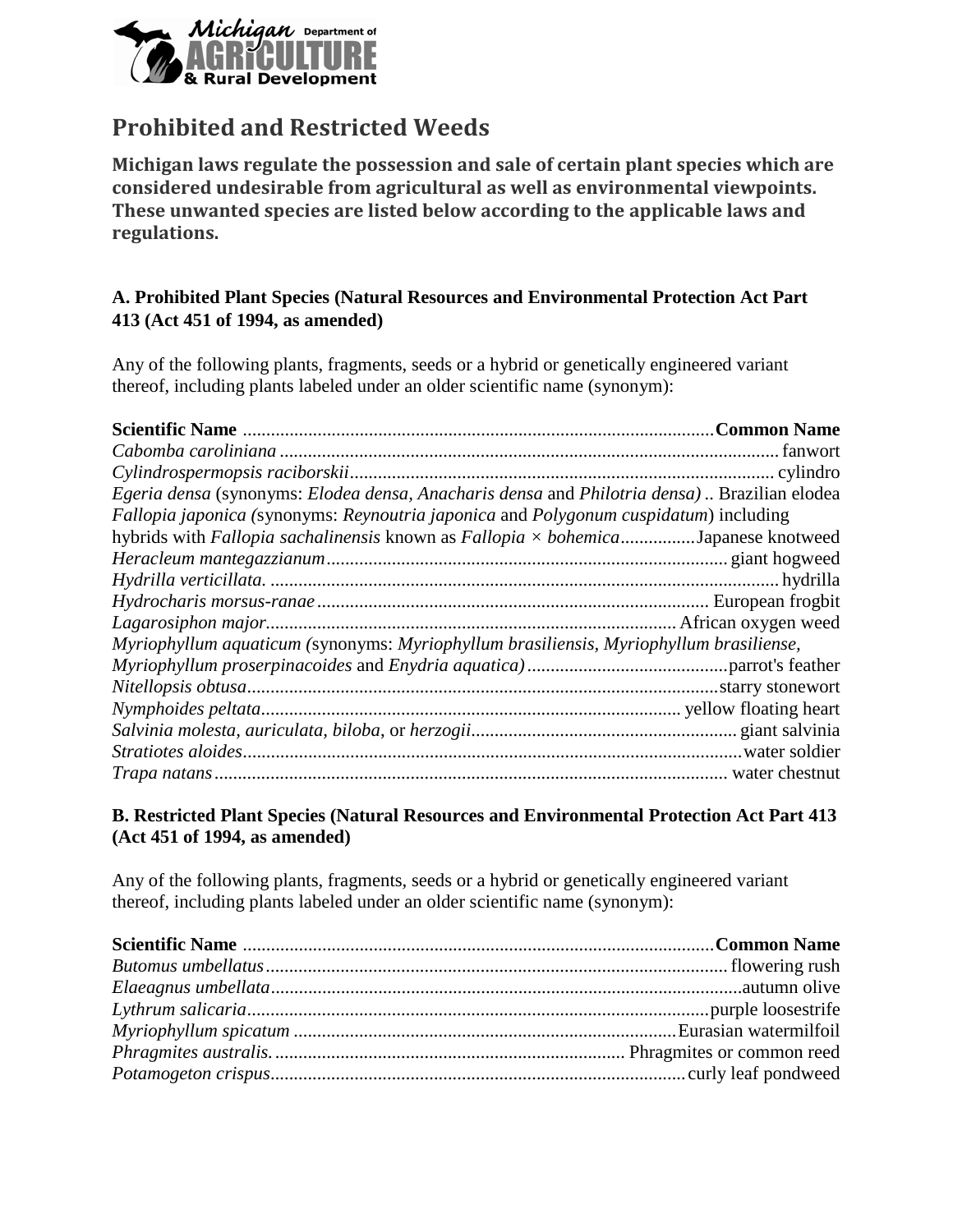### **C. Noxious Weeds (Michigan Seed Law (Act 329 of 1965) and Regulation 715 (Under Act 329) Seed Law Implementation**

#### 1. **Prohibited noxious weeds**

Seeds of these species are prohibited as contaminants in seed offered for sale, including any sold under an older scientific name (synonym):

| Sorghum halapense, including Sorghum almum and seed which cannot be distinguished from |  |
|----------------------------------------------------------------------------------------|--|
|                                                                                        |  |
|                                                                                        |  |

#### 2. **Restricted noxious weed seeds**

Generally, agricultural seed offered for sale may not contain more than one seed of the following weed species per 2000 of agricultural seed offered for sale, including any weed seed identified under an older scientific name (synonym):